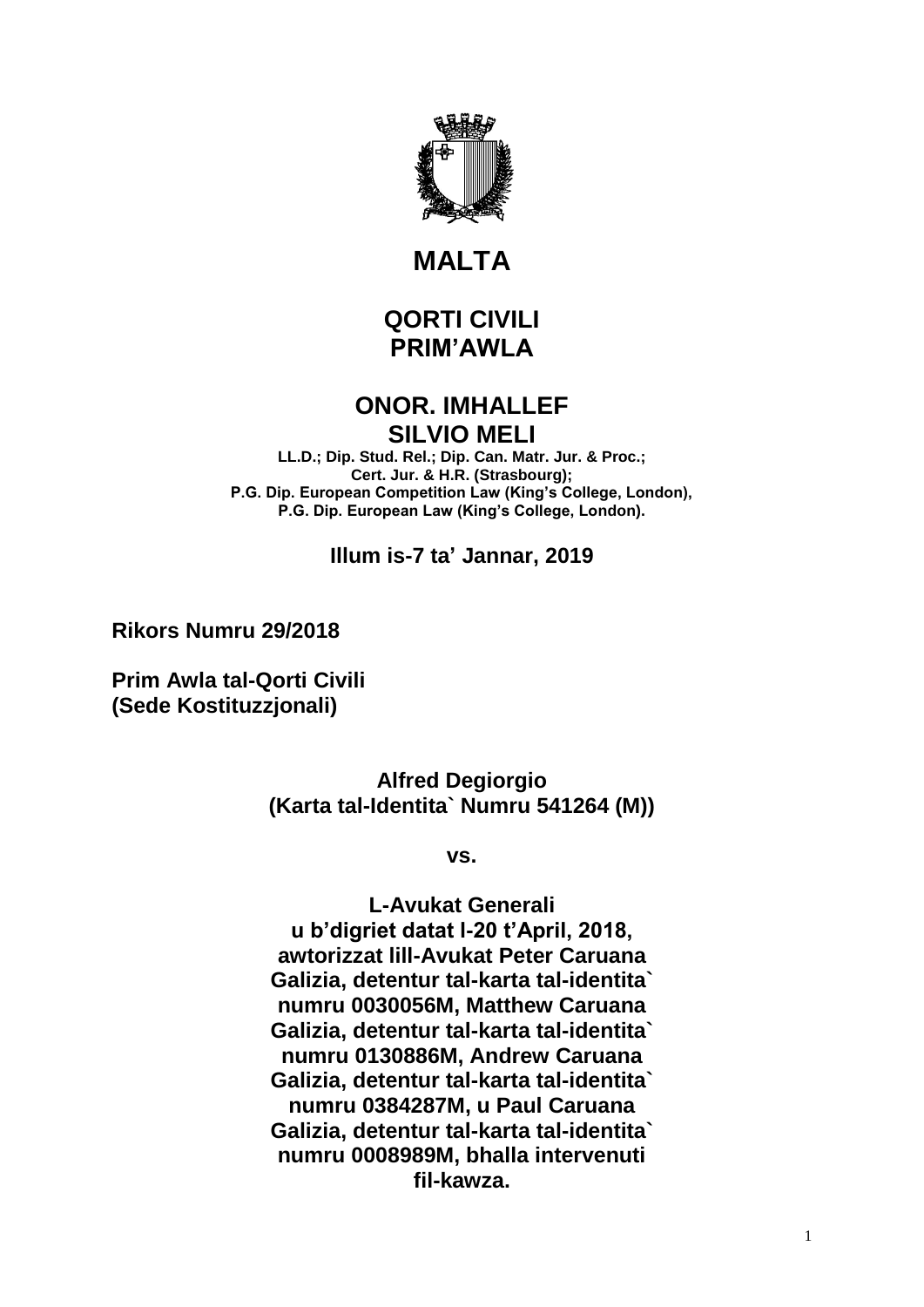Il-Qorti,

- 1. Illi permezz tal-procedura odjerna pprezentata *in atti* fit-23 ta' Marzu, 2018, (ara foll 1), l-qorti qed tintalab taghti provediment provizorju fir-rigward tan-nomina tal-Avukat Dottor Martin Bajjada bhala l-espert tekniku, fl-Inkjesta Magisterjali u fl-Atti tal-Kumpilazzjoni prezentement pendenti in konnessjoni malistess rikorrenti, biex din in-nomina tigi sospiza b'effett immedjat sakemm tinstema' l-kawza kostituzzjonali li l-istess rikorrenti introduca kontestwalment mal-istess procedura odjerna;
- 2. Illi l-procedura hawn in dizamina qed tittiehed mir-rikorrenti ghaliex qed jilmenta minn ksur tad-dritt fundamentali tieghu ghal smigh xieraq kif sancit mill-artiklu 39 tal-Kostituzzjoni ta' Malta, (minn issa 'l quddiem il-Kostituzzjoni), u mill-artiklu 6 tal-Konvenzjoni Ewropea tad-Drittijiet Fundamentali tal-Bniedem, (minn issa 'l quddiem il-Konvenzjoni);
- 3.0. Illi permezz tad-digriet taghha datat ukoll it-23 ta' Marzu, 2018, (ara foll 5), din il-qorti:
	- 3.1. Laqghet it-talba tar-rikorrenti provizjorjament;
	- 3.2. Ordnat in-notifika tal-istess rikors promotur lill-intimat u lillespert in kwistjoni biex jirrispondu skont il-ligi;
	- 3.3. Appuntat l-istess rikors ghas-smigh ghall-udjenza hemm indikata, (ara ukoll foll 7);
- 4.0. Rat ir-risposta tal-intimat Avukat Generali datata s-26 ta' Marzu, 2018, li permezz taghha sintetikament irrisponda bil-mod segwenti, (ara foll 8):
	- 4.1. Illi t-talba tar-rikorrenti hi wahda abbuziva;
	- 4.2. Illi permezz tal-istess r-rikorrenti qieghed biss jipprova jtawwal il-Kumpilazzjoni li hu involut fiha;
	- 4.3. Illi mizuri ta' natura provizorja huma l-eccezzjoni u dejjem gew interpretati b'mod ristrett hafna;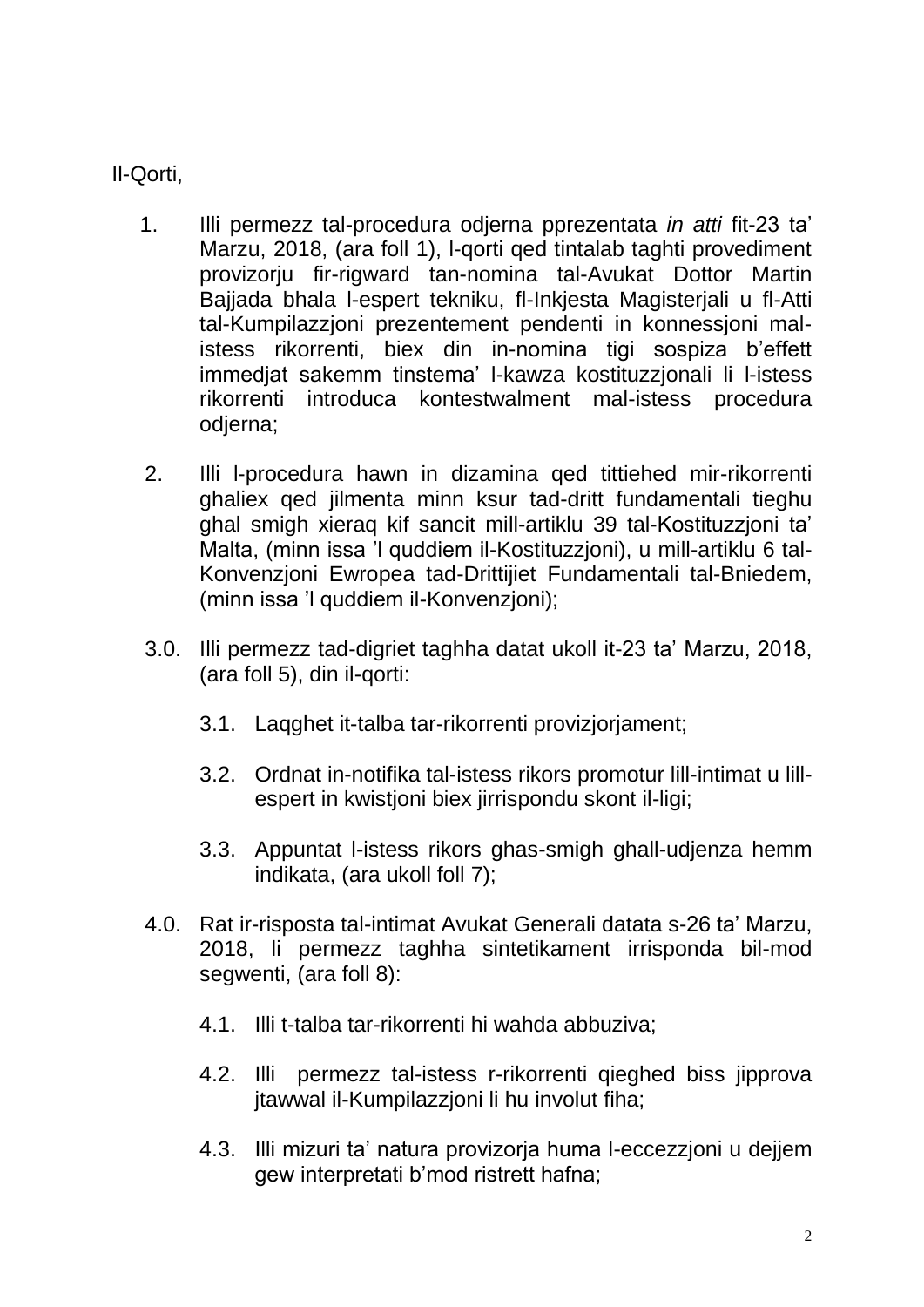- 4.4. Illi permezz tar-rikors odjern ir-rikorrenti qieghed effettivament jistieden lill-qorti odjerna tiddeciedi l-mertu li qieghed jigi analizzat fi proceduri ohra;
- 4.5. Illi m'hemmx cirkostanzi gravi li jimmilitaw favur il-hrug talmizura provizorja hawn mitluba;
- 5. Rat id-digriet taghha datat l-20 t'April, 2018, (ara foll 24 u 38), li permezz tieghu, wara li semghet lir-rikorrenti, (ara foll 35), u lillintimat, (ara foll 30), awtorizzat l-intervent fil-kawza hemm indikat;
- 6. Rat ir-risposta tal-intervenuti fil-kawza datata t-2 ta' Mejju, 2018, (ara foll 45), li essenzjalment ibbollaw ir-rikors promotur bhal wiehed frivolu u vessatorju, (ara foll 45);
- 7. Rat id-digriet taghha datat il-21 ta' Novembru, 2018, li permezz tieghu, wara talba appozita tal-abbli rapprezentant legali tarrikorrenti, opposta mill-intervenut izda li ghaliha irrimettiet ruhha l-abbli rapprezentant legali tal-intimat, awtorizzat lill-istess biex jittrattaw il-kawza bil-modalita` u fit-termini hemm indikati, (ara foll 64);
- 8. Rat in-noti ta' sottomissjonijiet kollha tal-partijiet, (ara foll 65 sa 80);

Ikkunsidrat:

9. Illi fis-sentenza taghha fl-ismijiet **Raymond Caruana vs. L-Avukat Generali** datata t-**23 t'April, 2004**, il-**Prim'Awla tal-Qorti Civili** irriteniet is-segwenti f'dan ir-rigward hawn in dizamina:

> "Illi skont il-prassi taht il-Konvenzjoni dwar id-Drittijiet tal-Bniedem *interim relief* jinghata meta "*there is an apparent real and imminent risk of irreparable harm*" u generalment jinghata f'kazijiet fejn hemm "*an alledged risk to life or ill treatment*" fosthom kazijiet ta' *deporation* u *expulsion* ghal stati fejn ir-riskju ghall-hajja hu kbir hafna";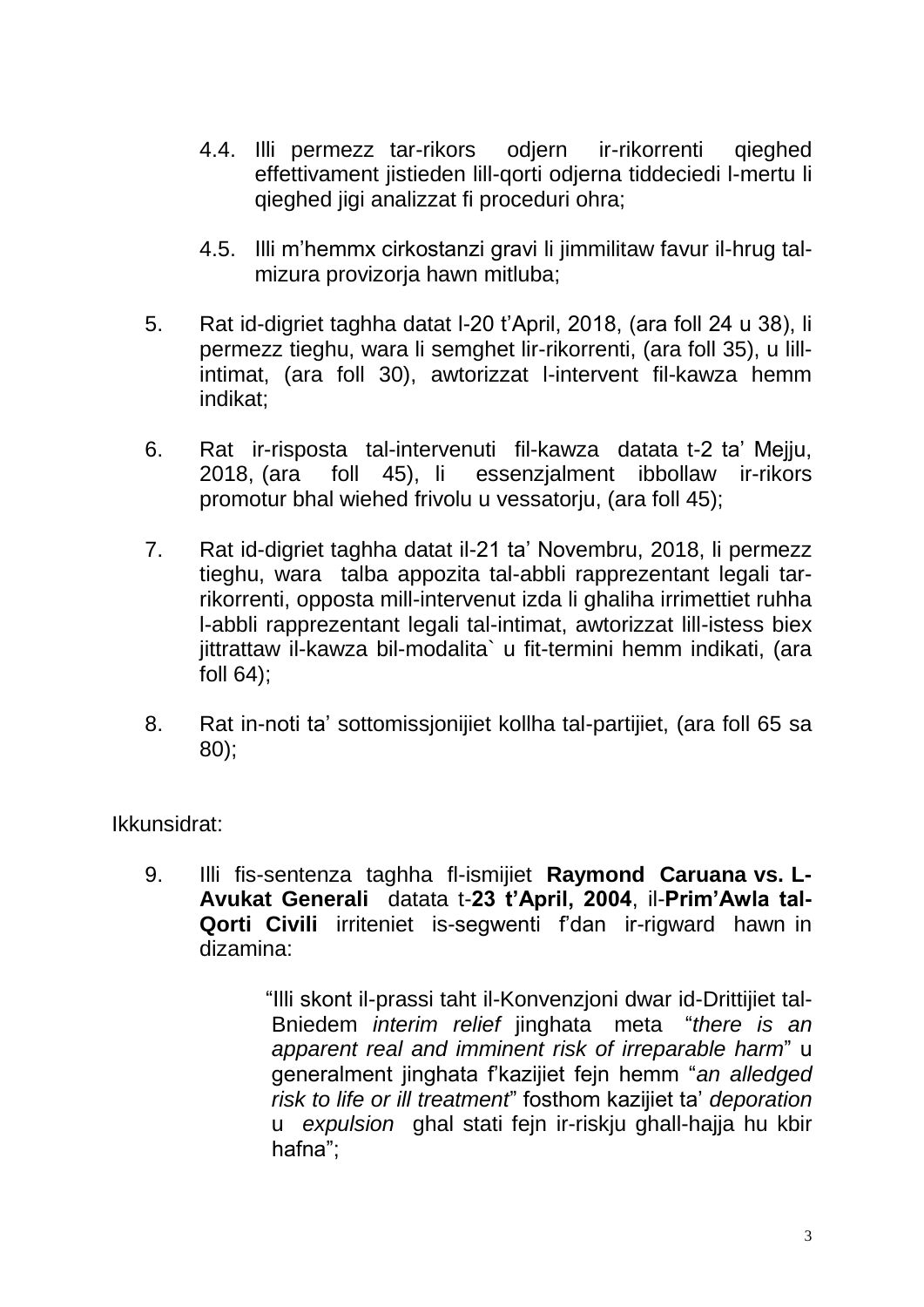### Ikkunsidrat:

10. Illi biex jigi issa ivverifikat jekk jezistux l-estremi biex ikun jista' jinghata r-rimedju hawn mitlub mir-rikorrenti issir referenza ghas-sentenza tal-**Qorti Kostituzzjonali** fl-ismijiet **Joseph Camilleri vs. Avukat Generali**, datata l-**1 ta' Lulju, 2013** li f'dan ir-rigward irriteniet is-segwenti:

> "Kif inghad fil-ktieb "*Theory and Practice of the European Convention on Human Rights*", ta' van Dijk et (4 ediz. 2006, pagna 113),

> "*In the majority of cases the interim measures are taken seriously by the national authorities. In fact it is only in cases of extreme urgency that interim measures are indicated: the facts must prima facie point to a violation of the Convention, and the omission to take the proposed measures must result or threaten to result in irreparable injury to certain vital interests of the parties or to the progress of the examination. Such would be the case, for instance, if an expulsion threatens to constitute a violation of Article 3 of the Convention, in view of a serious risk that the person concerned will be exposed to torture or inhuman treatment or punishment. In that case a stay of expulsion may be requested until the Court has had the opportunity to investigate the case. However, it will do so only if there is a high degree of probability that a violation of Article 3 is likely to occur. This requires that the applicant state his case in a convincing manner and possibly also presents some evidence showing the danger to life or limb to which he may be exposed if expelled or extradited to a particular country. It is not sufficient for the applicant to provide information about the danger or uncertain situation in the country of destination and/or his being an opponent of the ruling Government*";

Ikkunsidrat:

11. Illi finalment, fir-rigward tar-rimedju li r-rikorrenti qieghed jindirizza fil-procedura odjerna, ssir referenza ghas-sentenza tal-**Prim'Awla tal-Qorti Civili** fl-ismijiet **Stephen**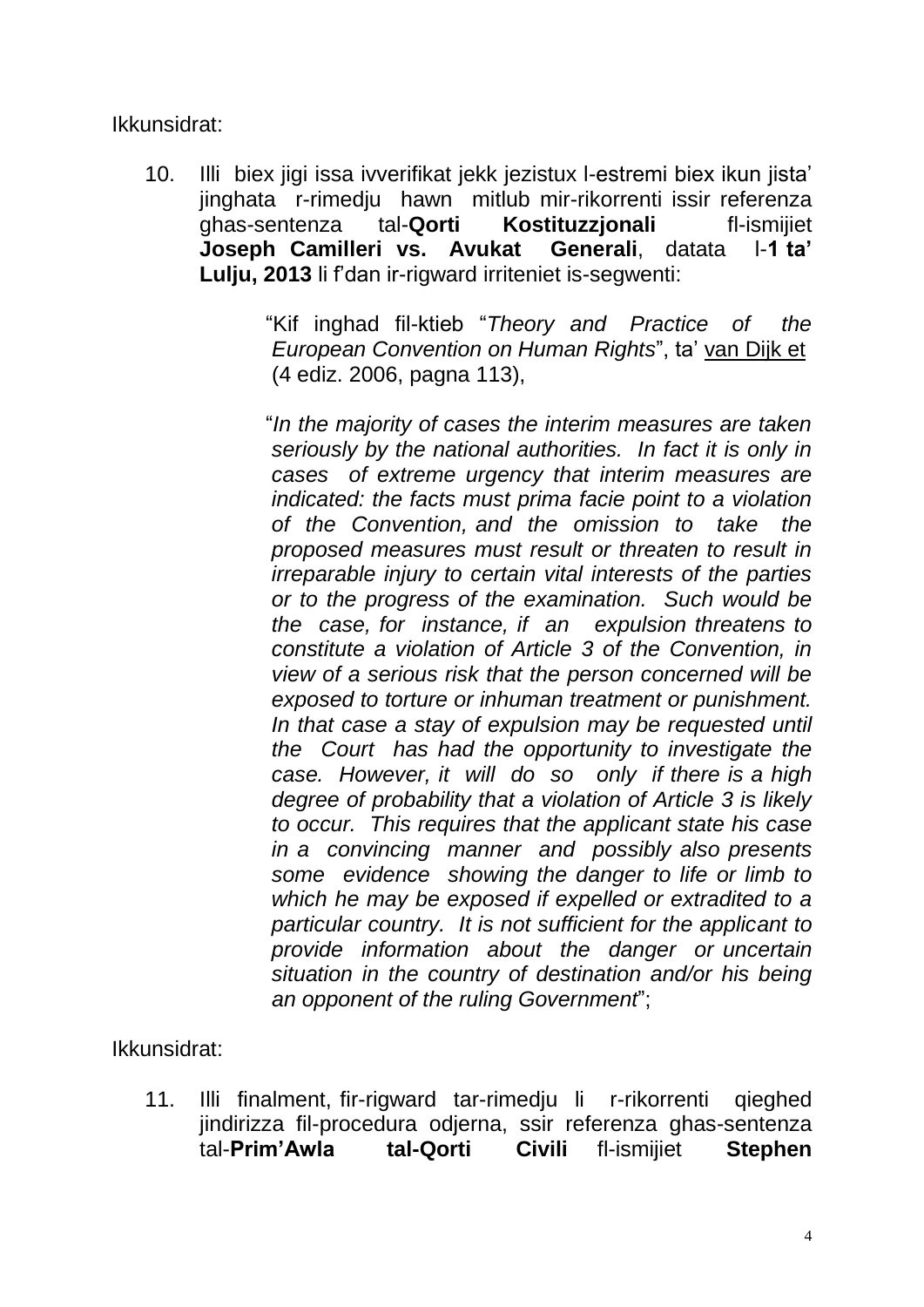**Pirotta vs. L-Avukat Generali** *et* datata z-**19 t'April, 2016**, li rriteniet is-segwenti:

> "Illi ghalkemm hu minnu, kif jallegaw l-intimati, li l-ghoti tal-provvediment provvizorju quddiem il-Qorti ta' Strasburgu taht ir-regolament 39 tar-Regoli tal-Procedura ta' dik il-qorti jkun bosta drabi marbut ma' ksur ta' jedd taht l-artiklu 2 jew l-artiklu 3 tal-Konvenzjoni, ma hemm l-ebda dispozizzjoni li tillimita lghoti ta' provvediment bhal dak biss ghall-imsemmija zewg artikoli. Kemm hu hekk, kien hemm kazijiet fejn lghoti ta' provvediment inghata wkoll waqt proceduri li kienu jirrigwardaw ukoll ilment ta' ksur tal-artikolu 6 talistess Konvenzjoni";

## Ikkunsidrat:

- 12. Illi ghandu jirrizulta pacifiku li minn ezami tal-atti pprezentati filprocedura odjerna ic-cirkostanzi estremi u eccezzjonali indikati fil-gurisprudenza fug elenkata li jistghu jiggustifikaw Iattwazzjoni ta' tali mizura provizorja kif mitluba mir-rikorrenti effettivament ma jirrizultawx;
- 13. Illi in effetti, jigi sottolineat li r-rikorrenti m'irnexxilux juri li nnuqqas tal-ghoti tal-mizura provizorja minnu mitluba ser ikollha l-konsegwenza li ggiblu hsara irrimedjabbli jew li jkun hemm riskju iminenti u apparenti ta' hsara irreparabbli fil-kaz tieghu, kemm -il darba din l-ordni jew mizura provizorja minnu mitluba – biex in-nomina tal-Avukat Dottor Martin Bajjada - ma tinharigx:

Ikkunsidrat:

14. Illi in vista tal-premess din il-qorti mhix sodisfatta li r-rikorrenti pprova l-kaz tieghu skont il-ligi, u konsegwentement:

### **DECIDE:**

14.1. Tirrespingi t-talbiet tar-rikorrenti;